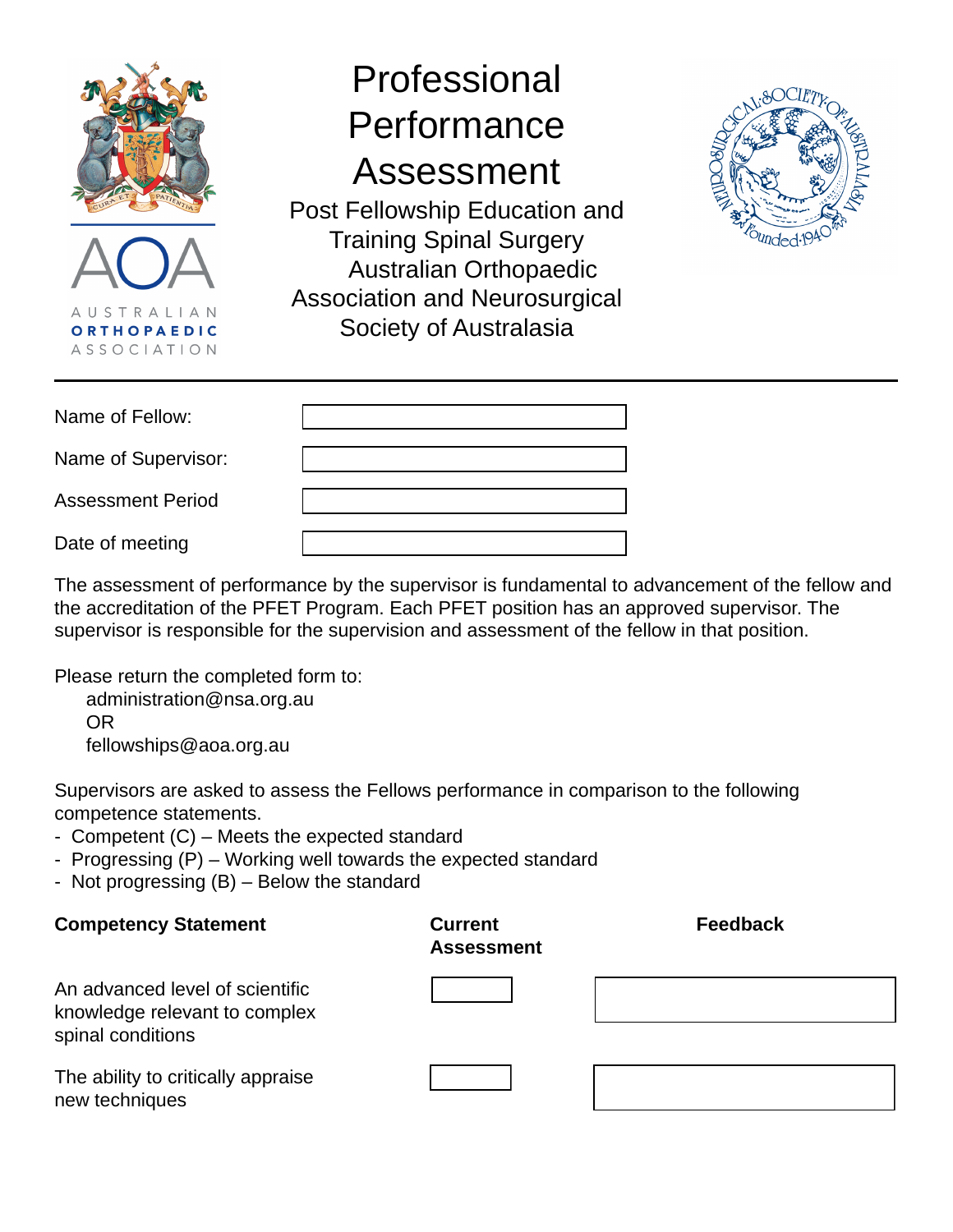The application of scientific knowledge to the diagnosis and treatment of complex spinal conditions

Advanced procedural experience and surgical skill relevant to the safe and effective treatment of complex spinal conditions

Advanced judgement and clinical decision making in the diagnosis, pre and post operative management of patients with complex spinal conditions

Appropriate clinical decision making in identifying those patients amenable to surgical treatment for complex spinal conditions

Advanced communication skills with patients, their families and the health team to achieve an optimal and collaborative clinical management environment

Effective management of administrative procedures and responsibilities

Effective use of the resources available to prioritise patient and health care system needs in order to maximise patient outcomes

Advocacy for the interests of spinal surgery and appropriate health resource allocations